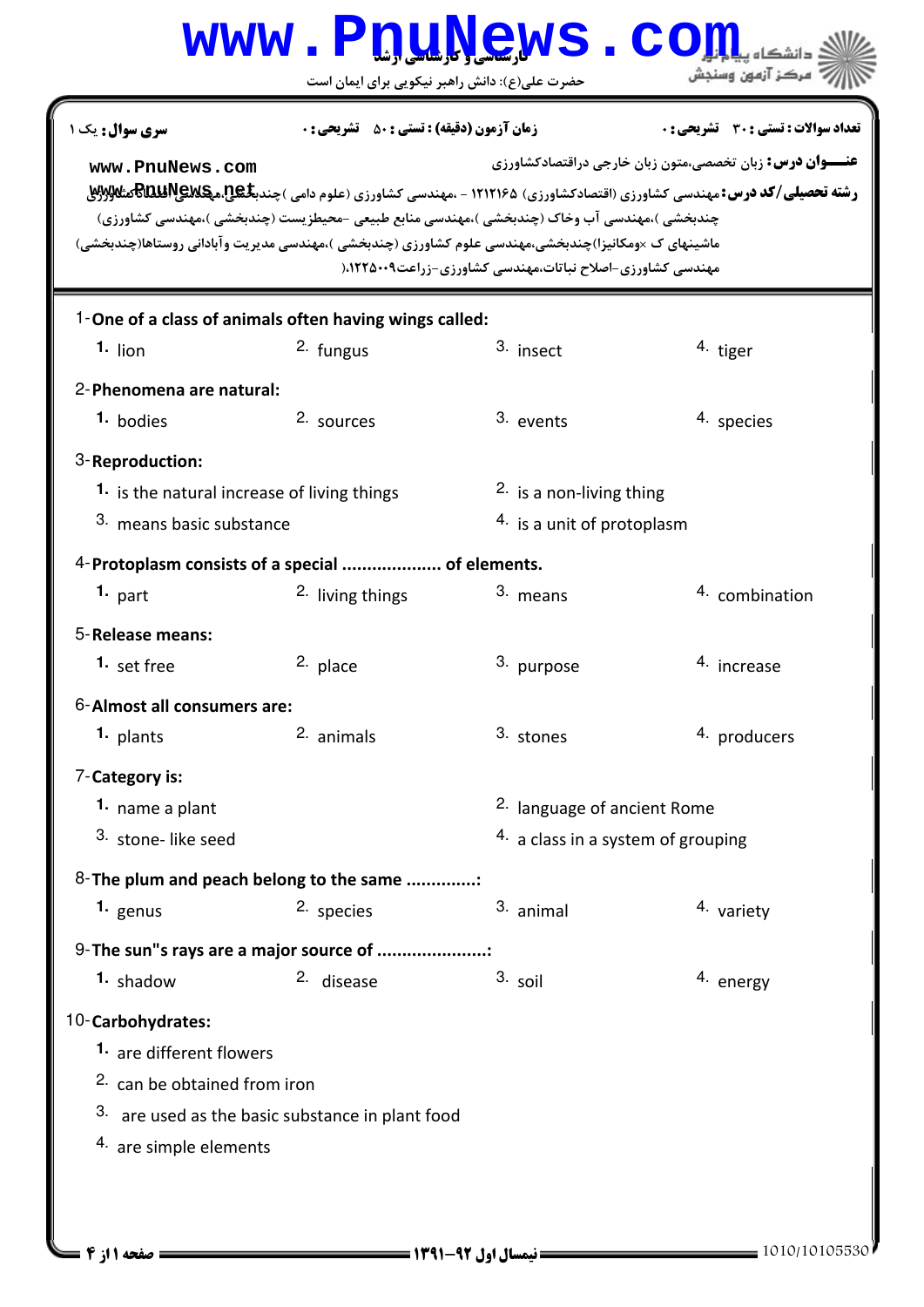## www.P<u>nuNe</u>ws.com

حضرت علي(ع): دانش راهبر نيكويي براي ايمان است

| <b>سری سوال :</b> یک ۱                                                                                                                                                                             | <b>زمان آزمون (دقیقه) : تستی : 80 ٪ تشریحی : 0</b>                                                                                         |                                                                 | <b>تعداد سوالات : تستي : 30 ٪ تشريحي : 0</b> |  |  |  |
|----------------------------------------------------------------------------------------------------------------------------------------------------------------------------------------------------|--------------------------------------------------------------------------------------------------------------------------------------------|-----------------------------------------------------------------|----------------------------------------------|--|--|--|
| www.PnuNews.com                                                                                                                                                                                    |                                                                                                                                            | <b>عنـــوان درس:</b> زبان تخصصی،متون زبان خارجی دراقتصادکشاورزی |                                              |  |  |  |
|                                                                                                                                                                                                    | <b>رشته تحصیلی/کد درس:</b> مهندسی کشاورزی (اقتصادکشاورزی) ۱۲۱۲۱۶۵ - ،مهندسی کشاورزی (علوم دامی )چندب <b>خیج.مچکلایالتالتاتاتاتیلاپرایل</b> |                                                                 |                                              |  |  |  |
| چندبخشی )،مهندسی آب وخاک (چندبخشی )،مهندسی منابع طبیعی -محیطزیست (چندبخشی )،مهندسی کشاورزی)<br>ماشینهای ک ×ومکانیزا)چندبخشی،مهندسی علوم کشاورزی (چندبخشی )،مهندسی مدیریت وآبادانی روستاها(چندبخشی) |                                                                                                                                            |                                                                 |                                              |  |  |  |
|                                                                                                                                                                                                    |                                                                                                                                            | مهندسی کشاورزی-اصلاح نباتات،مهندسی کشاورزی-زراعت۱۲۲۵۰۰۹.(       |                                              |  |  |  |
|                                                                                                                                                                                                    |                                                                                                                                            |                                                                 |                                              |  |  |  |
| 11-Hunter is:                                                                                                                                                                                      |                                                                                                                                            |                                                                 |                                              |  |  |  |
| 1. an area in Asia and Africa                                                                                                                                                                      |                                                                                                                                            | <sup>2</sup> one who goes after wild animals for food           |                                              |  |  |  |
| 3. a river flowing from Japan                                                                                                                                                                      |                                                                                                                                            | 4. a kind of carbon dioxide                                     |                                              |  |  |  |
| 12-Domesticate means:                                                                                                                                                                              |                                                                                                                                            |                                                                 |                                              |  |  |  |
| 1. adapt to human living conditions                                                                                                                                                                |                                                                                                                                            | <sup>2</sup> right for the purpose                              |                                              |  |  |  |
| 3. having good health                                                                                                                                                                              |                                                                                                                                            | 4. plant with a sweet root                                      |                                              |  |  |  |
| 13-Which word refer to the environment?                                                                                                                                                            |                                                                                                                                            |                                                                 |                                              |  |  |  |
| 1. alter                                                                                                                                                                                           | <sup>2.</sup> product                                                                                                                      | 3. hectare                                                      | <sup>4</sup> habitat                         |  |  |  |
| 14-Soil which is  produces good crops.                                                                                                                                                             |                                                                                                                                            |                                                                 |                                              |  |  |  |
| 1. fertilize                                                                                                                                                                                       | 2. fertility                                                                                                                               | 3. fertile                                                      | 4. fertilization                             |  |  |  |
|                                                                                                                                                                                                    | 15-The barometer measures:                                                                                                                 |                                                                 |                                              |  |  |  |
| 1. atmospheric pressure                                                                                                                                                                            |                                                                                                                                            | 2. wind speed                                                   |                                              |  |  |  |
| 3. evaporation                                                                                                                                                                                     |                                                                                                                                            | 4. transpiration                                                |                                              |  |  |  |
| 16-Forecast means:                                                                                                                                                                                 |                                                                                                                                            |                                                                 |                                              |  |  |  |
| 1. damage to crops                                                                                                                                                                                 |                                                                                                                                            | <sup>2</sup> predict the weather                                |                                              |  |  |  |
| 3. atmospheric humidity                                                                                                                                                                            |                                                                                                                                            | 4. farming operations                                           |                                              |  |  |  |
| 17-The basic framework of a soil is its  or mineral matter.                                                                                                                                        |                                                                                                                                            |                                                                 |                                              |  |  |  |
| 1. organic                                                                                                                                                                                         | 2. inorganic                                                                                                                               | 3. content                                                      | 4. water                                     |  |  |  |
| 18-Soils which  a large percentage of small particles are called clay soils.                                                                                                                       |                                                                                                                                            |                                                                 |                                              |  |  |  |
| 1. context                                                                                                                                                                                         | 2. content                                                                                                                                 | 3. contain                                                      | 4. conclude                                  |  |  |  |
| 19-The main axis of a plant supporting or connecting plant parts is                                                                                                                                |                                                                                                                                            |                                                                 |                                              |  |  |  |
| $1.$ root                                                                                                                                                                                          | 2. stem                                                                                                                                    | $3.$ leaf                                                       | 4. vein                                      |  |  |  |
| 20-At the end of growing season, the  leaves and stems are incorporated with the<br>soil.                                                                                                          |                                                                                                                                            |                                                                 |                                              |  |  |  |
| 1. $die$                                                                                                                                                                                           | 2. death                                                                                                                                   | 3. died                                                         | 4. dead                                      |  |  |  |
|                                                                                                                                                                                                    |                                                                                                                                            |                                                                 |                                              |  |  |  |
|                                                                                                                                                                                                    |                                                                                                                                            |                                                                 |                                              |  |  |  |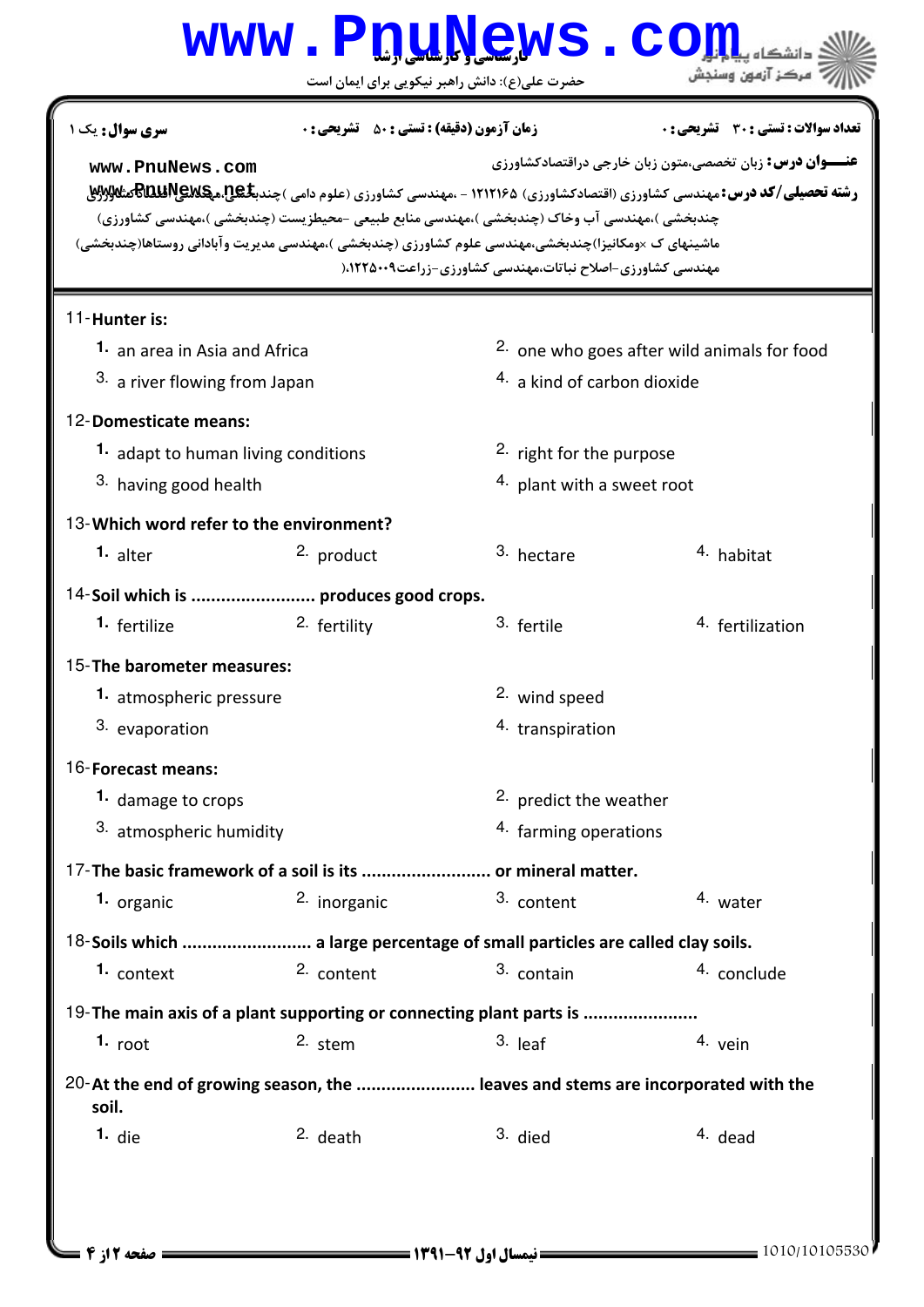### حضرت علي(ع): دانش راهبر نيكويي براي ايمان است www.P<u>nuNe</u>ws.com **عنــــوان درس:** زبان تخصصي،متون زبان خارجي دراقتصادكشاورزي ر**شته تحصیلی/کد درس: <sub>م</sub>هندسی کشاورزی (اقتصادکشاورزی) ۱۲۱۲۱۶۵ - ،مهندسی کشاورزی (علوم دامی )چندب<del>گ</del>ـ&BW&Rپر<br>د** نعداد سوالات : تستي : 30 - تشريحي : . زمان آزمون (دقيقه) : تستي : 50 - تشريحي : 0 - رئيس س چندبخشی )،مهندسی آب وخاک (چندبخشی )،مهندسی منابع طبیعی -محیطزیست (چندبخشی )،مهندسی کشاورزی) ماشینهای ک ×ومکانیزا)چندبخشی،مهندسی علوم کشاورزی (چندبخشی )،مهندسی مدیریت وآبادانی روستاها(چندبخشی) مهندسی کشاورزی-اصلاح نیاتات،مهندسی کشاورزی-زراعت۹۰۰۹-۱۲۲۵/ 21-Diminish means: 2. become larger  $3.$  become less or smaller  $4.$  become faster **1.** become bigger 22-Soil is a .......................... in which microbes can live. 1.  $air$  2.  $earth$  3.  $planet$  4.  $median$ 3. planet 23-In arid climates, soil is eroded mainly by ...................... 1. wind 2. grazing 3. moisture 4. humidity 3. moisture 24-Terracing: consists of shrubs on sloping land **1.** 2. consists of stones on sloping land  $3.$  consists of making steplike areas on sloping land 4. consists of sloping areas on steepy land 25-The presence of organic material has a great ............................. on the ability of the soil to hold water. 1.  $effect$   $\frac{2}{m}$  number  $\frac{3}{m}$  effective  $\frac{4}{m}$  effectively <sup>3.</sup> effective 26-Stalk is: 2. network  $3.$  stem of a leaf or flower  $\frac{3.4}{1.4}$  angiosperm **1.** seed coat 27-Frost and drought: 2. kill tender seedlings  $4.$  are flowering plants **1.** absorbs water 3. send oxygen out 28-Trap maens: 1. dormancy 2. catch and hold  $\frac{3}{2}$  frost free  $\frac{4}{2}$  dormant seed <sup>2.</sup> catch and hold 29-Evev if conditions are favorable,.............seeds will not germinate. frozen 1983 - Part 1984 March 2. hard 1984 March 3. black 1984 March 4. medium **1.**  $f_{\text{2}}$  **1.**  $f_{\text{2}}$  **1.**  $f_{\text{2}}$  **1.**  $f_{\text{2}}$  **1.**  $f_{\text{2}}$  **1.**  $f_{\text{2}}$  **1.**  $f_{\text{2}}$  **1.**  $f_{\text{2}}$  **1.**  $f_{\text{2}}$  **1.**  $f_{\text{2}}$  **1.**  $f_{\text{2}}$  **1.**  $f_{\text{2}}$  **1.**  $f_{\text{2}}$  **1.**  $f_{\text{2}}$  **1.**  $f_{\text{$ **[www.PnuNews.com](http://pnunews.com)**